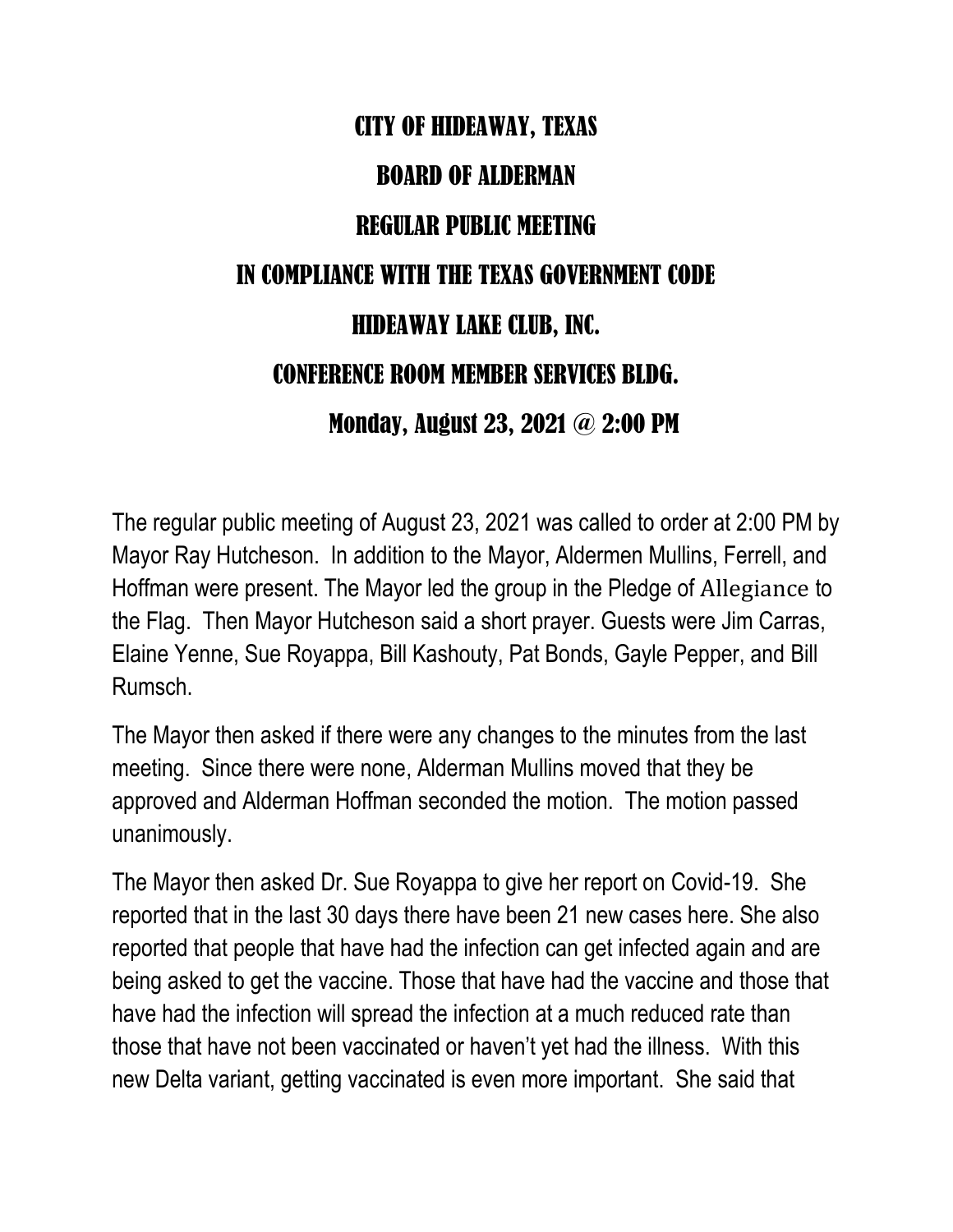99.999% of those that have had the vaccine and have gotten sick with the new variant have not died. She said that her main message is "To please get vaccinated".

Alderman Hoffman was asked to give his financial report. He said that everything balances. No one had any questions. Alderman Hoffman moved that the financials be accepted as printed and Alderman Ferrell seconded the motion. The motion passed unanimously.

The Mayor then asked Alderman Hoffman to give us an update from his report on how to pay for the increasing cost of Fire Protection. The Mayor asked everyone to look at the handout he had passed out previously about how to pay for the Fire Protection. He is proposing a \$.10 per \$100 of home value as a property tax. This revenue would enable the city to pay for fire protection and other items from the city treasury, such as a storm siren, expenses incurred for septic system regulation and other expenses in the future. The Mayor then called everyone's attention to the sheet showing tax rates of surrounding cities. Lindale has a tax rate of \$.47 per \$100 of value. Tyler has a tax rate of \$.26 per \$100 of value. His proposal of \$.10 is much less than any cities in the area. The Mayor then asked for comments.

Bill Kashouty read his comments and said that when the city was formed, the Board of Aldermen signed a pledge to not involve the City in any of the Club's business and to not raise any taxes. He didn't feel that the City had thought everything through. The Mayor responded to several of his suggestions and admitted that some of his suggestions hadn't been considered.

Gayle Pepper spoke next. He said that the reason we are in this situation is because originally the Board was in charge of Fire Protection. The volunteer fire department failed because it was easier for men to go to Lindale to work. He asked if the City had any discussions with the Board about the proposed tax. He admitted that the present Board of Aldermen is under no obligation to do